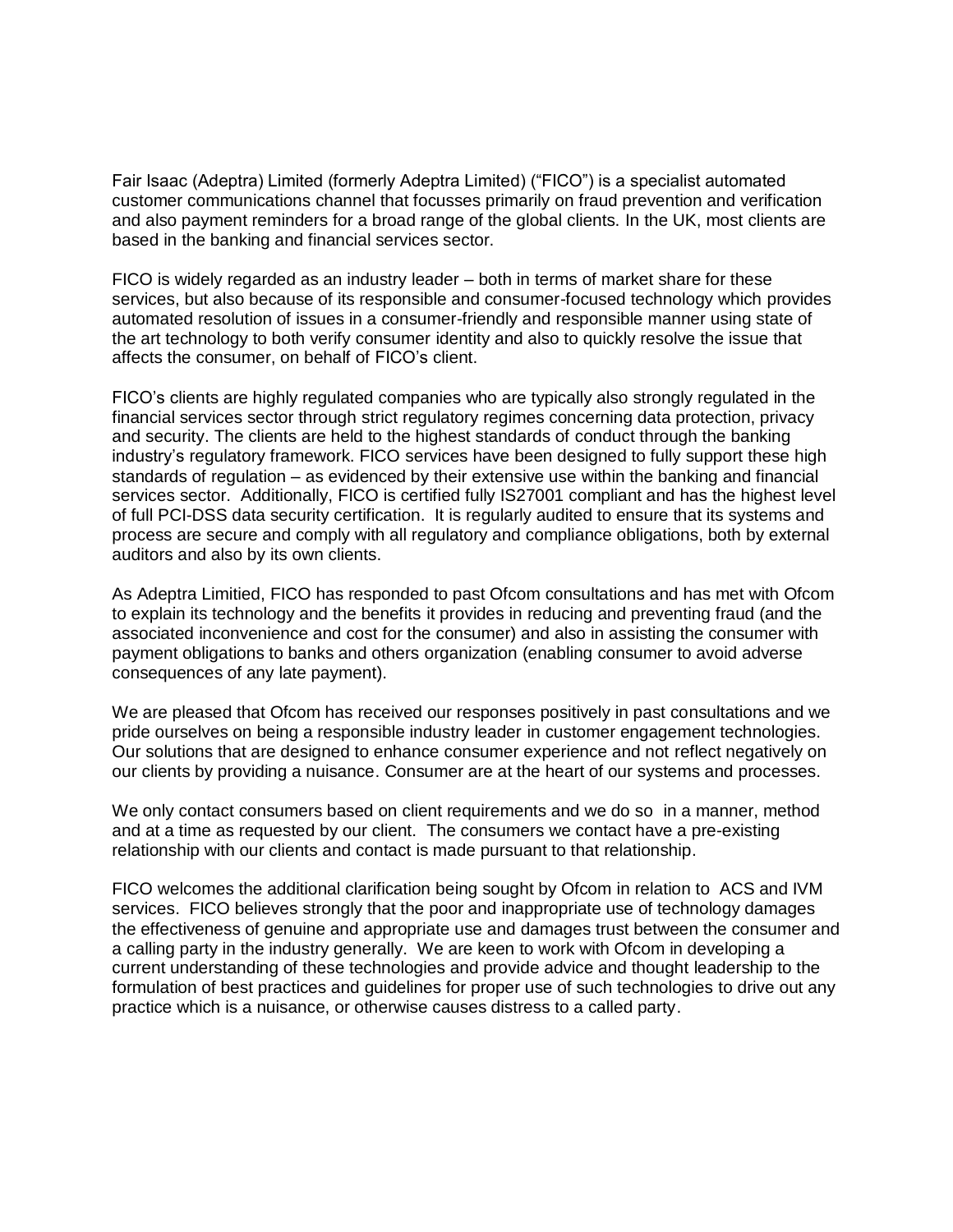- The nature of nuisance calls as we see them in the market
	- 1. Typically sales driven
	- 2. Unsolicited calls from companies that have no association with either the household being called or the responding consumer.
	- 3. Crude use of technology means that consumers are often receiving multiple generic calls or answerphone messages
	- 4. There if often no way of contacting the organization and being removed from their calling lists
	- 5. That a called party is left holding for a live agent or unable to resolve the issue they have been contacted about.

FICO's technology does not conform to the descriptions above and FICO strongly believe that use of technology that does cause the above issues can and should be avoided.

- How our service differs
	- 1. Our calls are typically time critical, where our client is reaching out to the consumer for either:
		- Verify recent account activity to protect them from potential fraudulent account use
		- Notify the consumer of missed payments to prevent them from incurring additional cost of borrowing or damaging their credit history/file
	- 2. Our clients include a number of the largest financial institutions in the UK, who are already comprehensively regulated by the DPA, FCA, PRA and the IOC. We also operate in the payment card industry where we and our clients are subject to the most comprehensive data security standards PCI/DSS for which we are audited and accredited for.
	- 3. the breadth and width of our experience is best illustrated with our credentials in these risk management functions:

| Fraud numbers                                                                                                                                                                                                    | <b>Payment Reminder Numbers</b>                                                                                                                                                                                                                                                                                                                         |
|------------------------------------------------------------------------------------------------------------------------------------------------------------------------------------------------------------------|---------------------------------------------------------------------------------------------------------------------------------------------------------------------------------------------------------------------------------------------------------------------------------------------------------------------------------------------------------|
| Saving the banking industry (and<br>thus costs for consumers) £5.1B<br>annually<br>Over 350,000 fraud events<br>$\bullet$<br>identified monthly<br>Over 5 million consumer alerts<br>$\bullet$<br>issued monthly | Direct collection of c. £200M<br>$\bullet$<br>(8.16% the amount owed)<br>10 Million customer accounts per<br>$\bullet$<br>month<br>Manage cases with the equivalent<br>$\bullet$<br>of £2.4B in due payments<br>In-direct collection of 9.12%<br>$\bullet$<br>44-68% of Consumers engaged<br>$\bullet$<br>proceed with making an<br>arrangement to pay. |

4. The vast majority of our calls are fully automated and are intended as self-service so the consumer can complete the interaction without the need to speak or wait to speak to an advisor. In the event there is a need to connect them to an advisor our technology ensures this is a positive experience (see point 7). The identity of